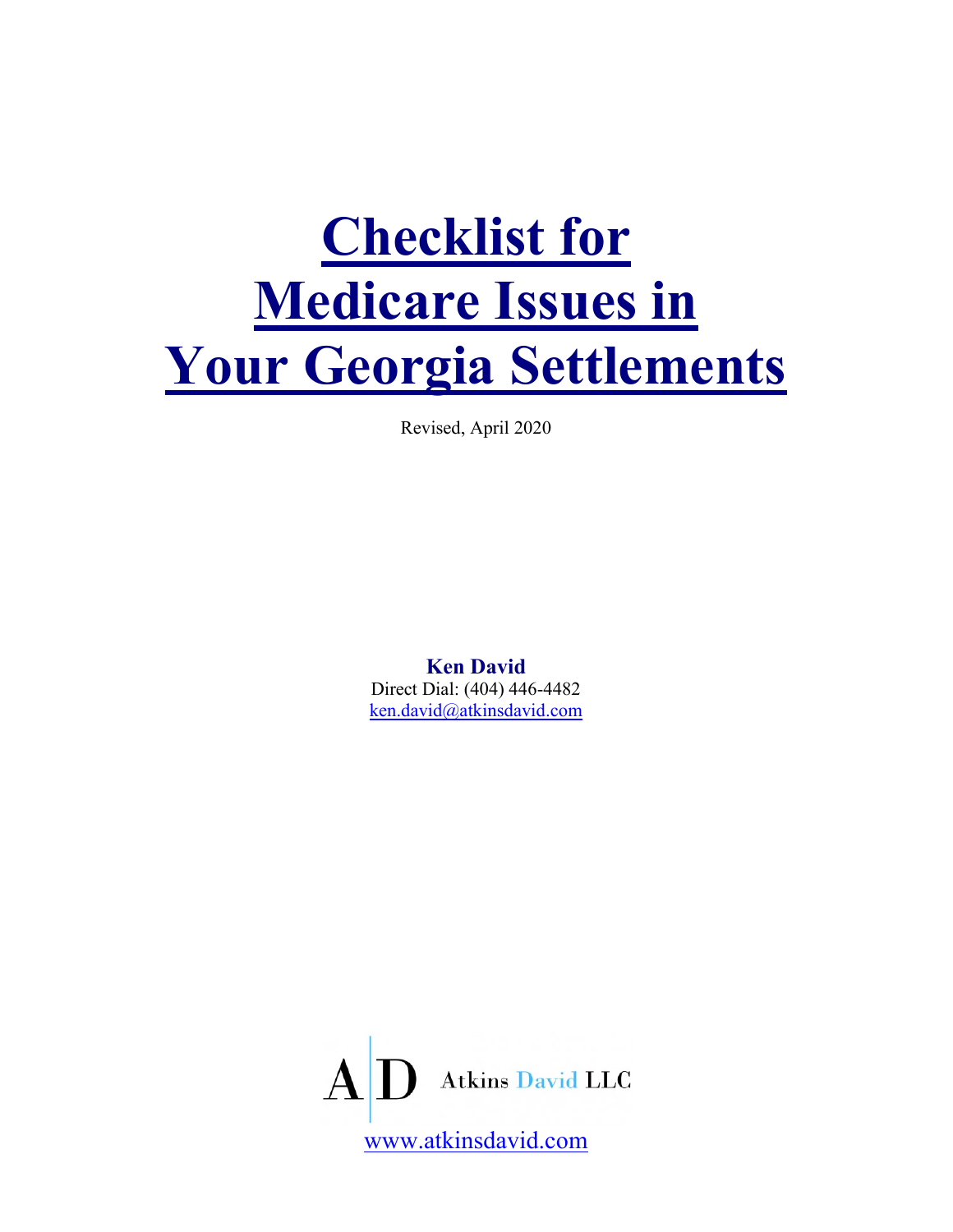# Checklist for Medicare Issues in Your Georgia Settlements

This checklist is divided into four parts and is meant to be a summary. It is not a comprehensive analysis of all Medicare issues and you should consult with a lawyer regarding how the law and regulations impacts each individual claim.

- 1. Where is the claimant in the process and what needs to be done? (only 4 possible scenarios)
- 2. MSA Strategy
- 3. Conditional Payment Strategy
- 4. Definitions and Use of Social Security Releases

Note: What you need to do to protect Medicare's interests generally depends on where they are in the social security system: Medical elligible, receiving SSDI but not yet medicare elligible, applying for (or appealing) SSDI, or has not applied for SSDI. To verify where in the system the claimant is, ask the claimant to set up an account with Social Security at www.ssa.gov/myaccount; A screen will appear showing his status. The claimant can then send it to you, or even take a picture of the screen.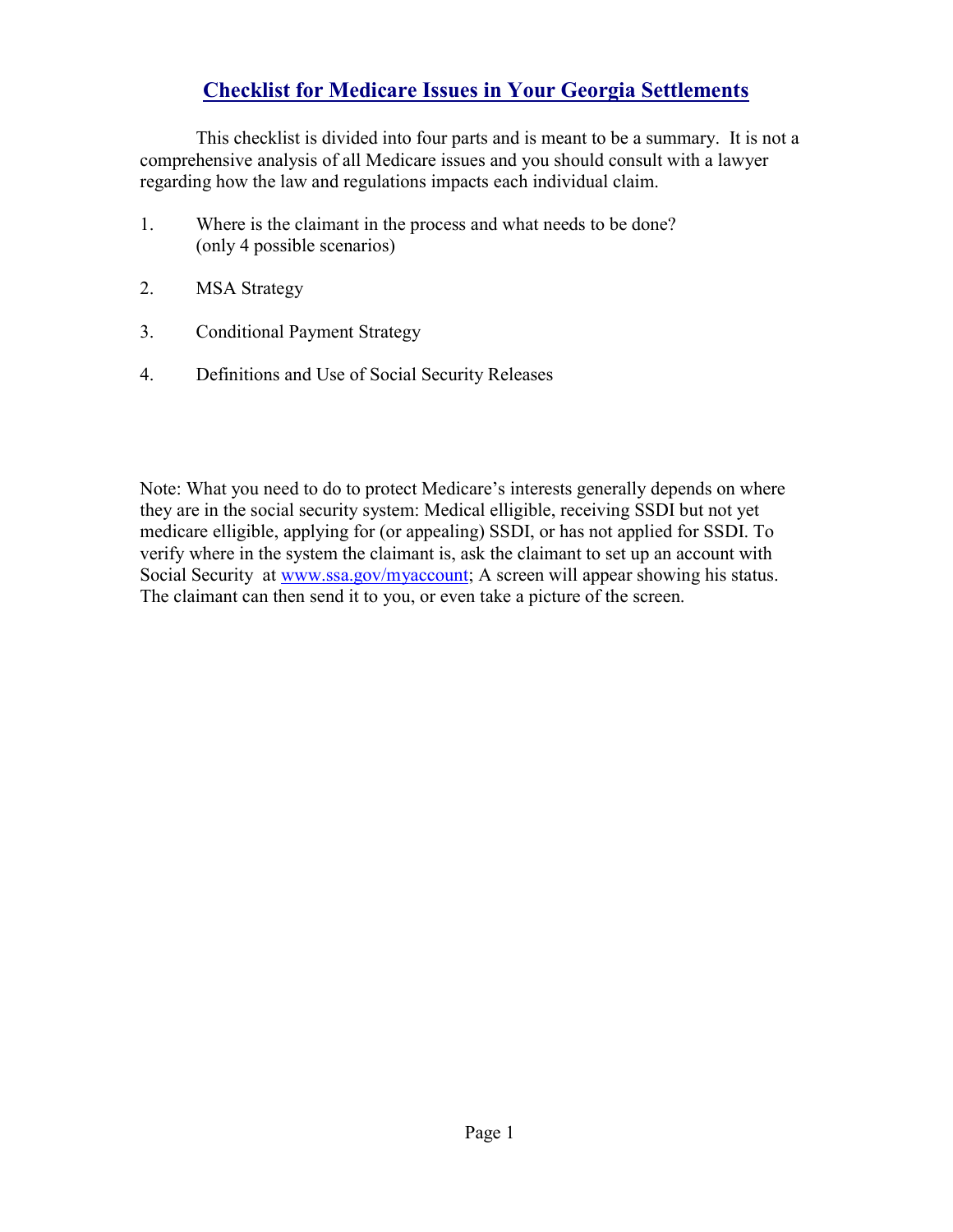## Part One: Where is the claimant in the process and what needs to be done? Only Four Possible Scenarios Exist

#### Scenario #1: The claimant is a Medicare beneficiary. You must:

- 1) Follow the reporting requirements associated with an RRE
- 2) Have an MSA done (see p. 3)
- 3) Have CMS approve the MSA, unless the total settlement is less than \$25,000 (see p. 3)
- 4) Address Conditional Payments (see p. 4)

# Scenario #2: The claimant is not a Medicare beneficiary but the settlement (indemnity and medical) is greater than \$250,000.\* You must:

- 1) Have an MSA done (see p. 3)
- 2) Have CMS approve the MSA (see p. 3)
- 3) You do not have to address conditional payments.

\* The assumption for purposes of this checklist is that if a settlement is at least \$250,000 it is likely the claimant has already applied for SSDI.

## Scenario #3: The claimant is not a Medicare beneficiary but has applied for SSDI and the total settlement is less than \$250,000. You may

- 1) Need to have an MSA done\*\*
- 2) You <u>do not</u> need to get CMS approval of the MSA.
- 3) You do not have to address conditional payments.
- \*\* Once the claimant has applied for SSDI, he or she is "in the system." You are always required to take into account Medicare's interest and protect Medicare from paying for treatment that should be paid for under workers' compensation. The requirements of when an MSA may be appropriate vary based on the facts and the requirements of the insurance carrier. At a minimum, there should be language in the settlement Stipulation showing that you considered Medicare's interest.

### Scenario #4: The claimant is not a Medicare beneficiary, has not applied for SSDI, and the settlement is less than \$250,000.

- 1) You do not need an MSA.
- 2) You do not have to address conditional payments.

 You may still want to include language in the settlement Stipulation showing that you considered Medicare's interest. Also, under some circumstances a carrier may require an MSA be done if it is an older claim, the claimant has been off work for an extended period of time, or the claimant is near retirement age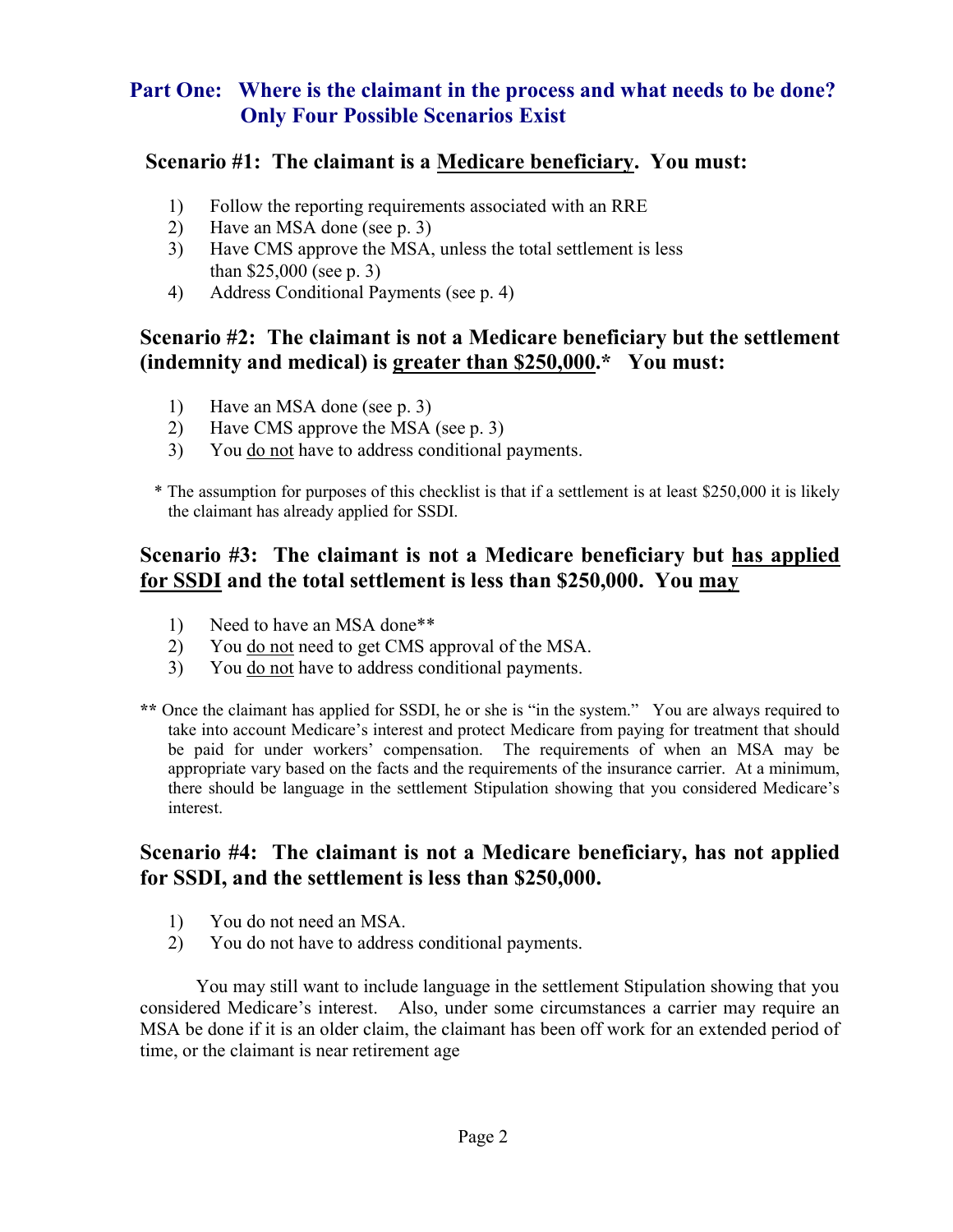# Part Two: Medicare Set-Aside Allocations

#### Required v. Optional

- 1. MSA required\* and must be approved by CMS if:
	- A. The claimant is a Medicare beneficiary, or
	- B. The settlement is at least \$250,000 (indemnity plus medical) and the claimant is likely to be on Medicare within 30 months
- \* CMS has always taken the position that you never have to do an MSA or get CMS approval. What you must always do is take Medicare's interests into account and avoid shifting workers' compensation costs to Medicaid.
	- 2. MSA may be appropriate but CMS approval not required if:
		- A. The claimant has applied for SSDI
		- B. The claimant is at or near 60 years old
		- C. The claimant has been off work for at least a year

In this category, there is no firm rule on when an MSA is required. However, CMS requires that you always take into account Medicare's interests so an MSA is seen as the safest way to demonstrate that you have done so.

#### If you need to have an MSA done and approved by CMS, below are strategies to consider:

- 1. Generally, an MSA not approved by CMS yet is good for 1 year unless there has been a significant change in the claimant's medical status.
- 2. You can use an annuity to fund an MSA. However, Georgia State Board Rule 15 requires language in the settlement documents reflecting that if the annuity company fails, the employer/insurer will remain responsible for payments.
- 3. There are three basic options for how to settle a claim that involves an MSA which CMS must approve:
	- Settle indemnity only and leave medical open.
	- Settle indemnity and medical at the same time but have an "escape clause" in the Stipulation that states that if CMS requires the MSA to be higher than proposed that the employer/insurer can withdraw from the medical portion of the settlement and leave medical open.
	- Prepare a separate indemnity settlement and a separate medical settlement.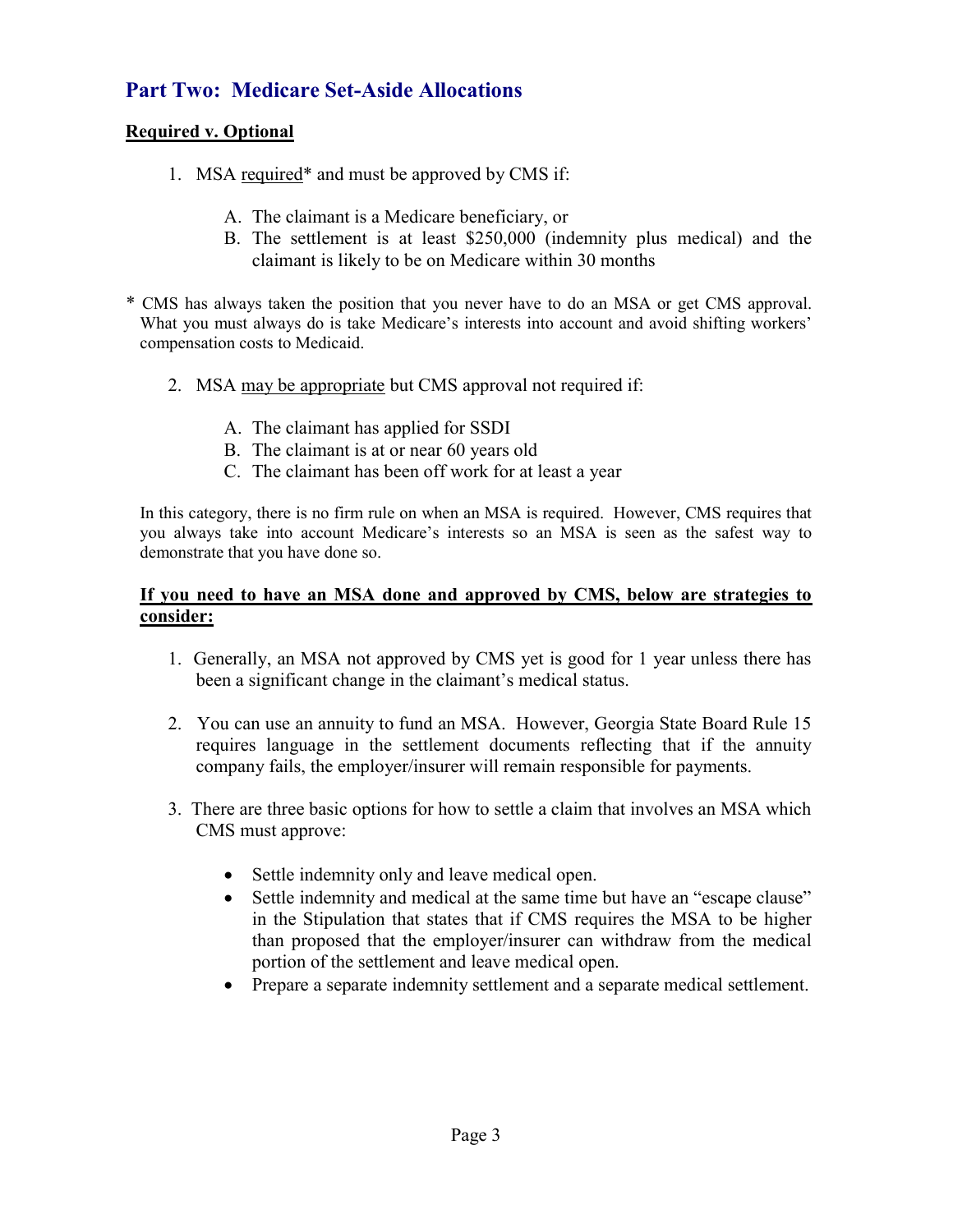# Part Three: Addressing Conditional Payments

#### Why this occurs:

 This issue can only occur when the claimant is a Medicare beneficiary. Medicare can make payments for a work injury for a variety of reasons:

- 1. The claim is initially controverted and then accepted.
- 2. The doctor's office mistakenly files under Medicare and not comp.
- 3. The claimant goes to an unauthorized doctor.
- 4. The claimant treats for a condition which is not part of the compensable claim

#### The following are strategies for addressing conditional payments:

- 1. Controvert unauthorized doctors or unrelated conditions as soon as you are aware; file the WC-3 with the State Board.
- 2. Verify the coding done by the doctor's office is correct so unrelated conditions are not lumped in with compensable conditions.
- 3. Request from CMS exactly what bills they have paid and how much they have paid. You are only responsible for reimbursing CMS for what CMS has paid. They take many fee reductions. Also, CMS will sometimes reduce what needs to be reimbursed by considering attorney fees associated with addressing this issue.
- 4. Provide CMS with documents which support your position.
- 5. For smaller amounts, you may consider reimbursing CMS even though you may not agree. You do not want this issue to come back later and you do want a letter from CMS stating that there is a zero balance with respect to any lien.